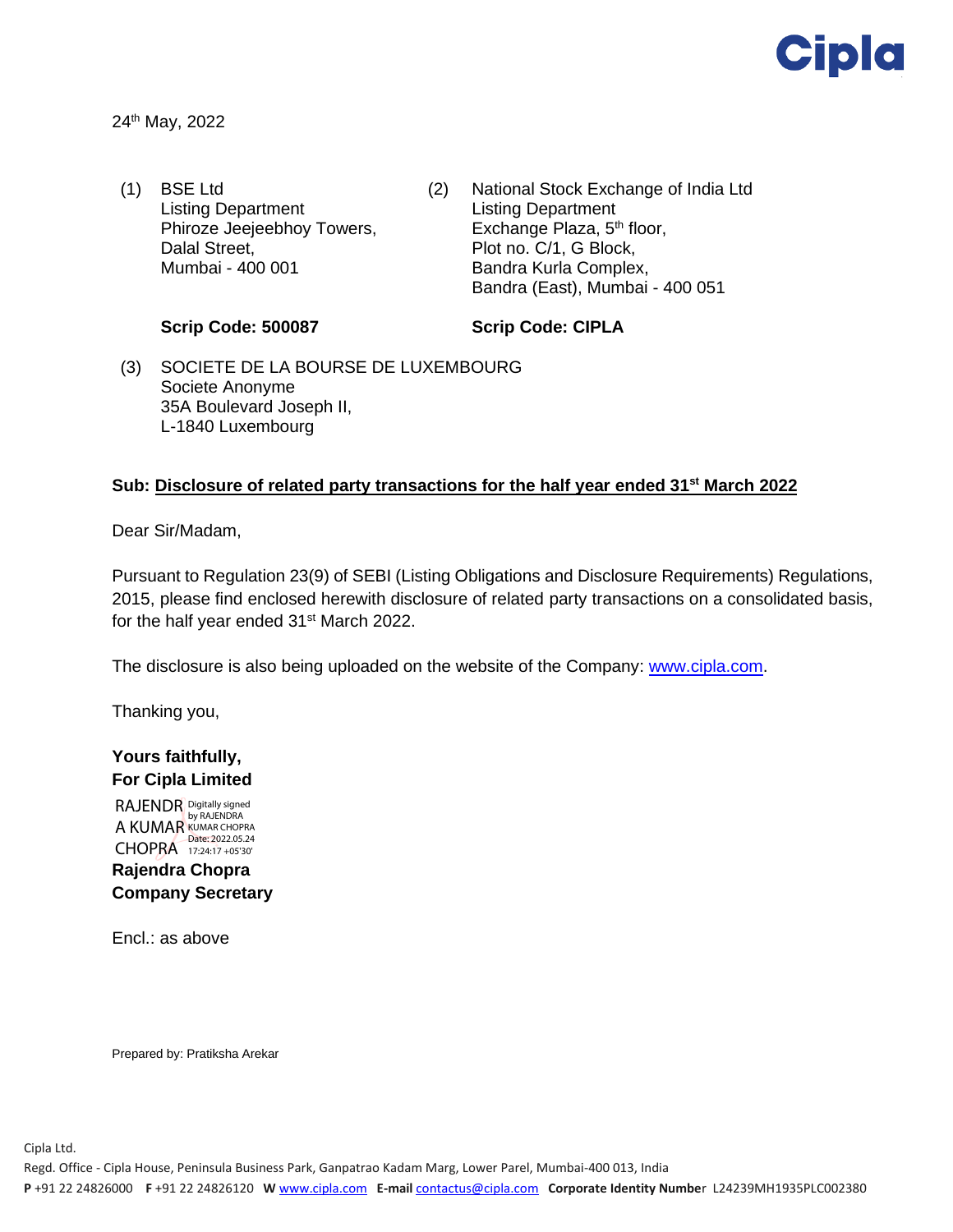#### (₹ in Crores)

# Disclosure of related party transactions for the half year ended 31<sup>st</sup> March 2022

|                |                                                                    |                                                   |                              |                                                     |                                             |                          |                     |                                                         |                                    |                                                                         |                                                                                                                                    |                          |                                         |                                                                         | Additional disclosure of related party transactions - applicable only in case the related party transaction relates to loans, inter- |                          |                                                 |  |
|----------------|--------------------------------------------------------------------|---------------------------------------------------|------------------------------|-----------------------------------------------------|---------------------------------------------|--------------------------|---------------------|---------------------------------------------------------|------------------------------------|-------------------------------------------------------------------------|------------------------------------------------------------------------------------------------------------------------------------|--------------------------|-----------------------------------------|-------------------------------------------------------------------------|--------------------------------------------------------------------------------------------------------------------------------------|--------------------------|-------------------------------------------------|--|
|                |                                                                    |                                                   |                              |                                                     |                                             |                          |                     |                                                         |                                    |                                                                         | corporate deposits, advances or investments made or given by the listed entity/subsidiary. These details need to be disclosed only |                          |                                         |                                                                         |                                                                                                                                      |                          |                                                 |  |
|                |                                                                    |                                                   |                              |                                                     |                                             |                          |                     |                                                         |                                    | once, during the reporting period when such transaction was undertaken. |                                                                                                                                    |                          |                                         |                                                                         |                                                                                                                                      |                          |                                                 |  |
|                | Details of the party (listed entity<br>Details of the counterparty |                                                   |                              | Type of related party                               | Value of the                                | Value of                 | In case monies are  |                                                         | In case any financial indebtedness |                                                                         |                                                                                                                                    |                          |                                         | Details of the loans, inter-corporate deposits, advances or investments |                                                                                                                                      |                          |                                                 |  |
|                | /subsidiary) entering into the                                     |                                                   |                              |                                                     | transaction                                 | related party            | transaction         | due to either party as<br>during the<br>a result of the |                                    | is incurred to make or give loans,                                      |                                                                                                                                    |                          |                                         |                                                                         |                                                                                                                                      |                          |                                                 |  |
|                | transaction                                                        |                                                   |                              |                                                     |                                             | transaction as           |                     |                                                         |                                    | inter-corporate deposits, advances                                      |                                                                                                                                    |                          |                                         |                                                                         |                                                                                                                                      |                          |                                                 |  |
| S.No.          |                                                                    |                                                   |                              |                                                     |                                             | approved by<br>the audit | reporting<br>period | transaction                                             |                                    | or investments                                                          |                                                                                                                                    |                          |                                         |                                                                         |                                                                                                                                      |                          |                                                 |  |
|                | PAN (Refer Name<br>Name<br>Note 7)                                 |                                                   | <b>PAN</b> (Refer<br>Note 7) | Relationship of the<br>counterparty with the listed |                                             | committee                |                     |                                                         |                                    | Nature of<br>indebtedness                                               |                                                                                                                                    |                          | Nature (loan/<br>advance/inter-Rate (%) | Interest                                                                | Tenure                                                                                                                               | Secured/<br>unsecured    | Purpose for which the<br>funds will be utilised |  |
|                |                                                                    |                                                   |                              | entity or its subsidiary                            |                                             | (refer note 2)           |                     | Opening                                                 | <b>Closing</b>                     | (loan/issuance of Cost                                                  |                                                                                                                                    | Tenure                   | corporate                               |                                                                         |                                                                                                                                      |                          | by the ultimate                                 |  |
|                |                                                                    |                                                   |                              |                                                     |                                             |                          |                     | balance                                                 | balance                            | debt/ any other                                                         |                                                                                                                                    |                          | deposit/                                |                                                                         |                                                                                                                                      |                          | recipient of funds (end-                        |  |
|                |                                                                    |                                                   |                              |                                                     |                                             |                          |                     |                                                         |                                    | $etc.$ )                                                                |                                                                                                                                    |                          | investment                              |                                                                         |                                                                                                                                      |                          | usage)                                          |  |
| 1              | Cipla Limited                                                      | <b>AMP Energy Green</b><br>Eleven Private Limited |                              | Associate                                           | Investment in Associate<br>(Equity)         | 0.75                     | 0.75                |                                                         |                                    |                                                                         | $\overline{\phantom{a}}$                                                                                                           | $\sim$                   |                                         |                                                                         | $\sim$                                                                                                                               | $\overline{\phantom{a}}$ | $\sim$                                          |  |
| 2              | Cipla Limited                                                      | <b>AMP Energy Green</b>                           |                              | Associate                                           | Investment in                               | 6.75                     | 6.75                |                                                         | $\overline{a}$                     |                                                                         |                                                                                                                                    | $\sim$                   | Investment                              |                                                                         | 0.01% Voluntary Conversion - Any time Unsecured                                                                                      |                          | For setting up captive                          |  |
|                |                                                                    | Eleven Private Limited                            |                              |                                                     | Compulsory Convertible                      |                          |                     |                                                         |                                    |                                                                         |                                                                                                                                    |                          |                                         |                                                                         | before Mandatory Conversion                                                                                                          |                          | power plant                                     |  |
|                |                                                                    |                                                   |                              |                                                     | Debentures                                  |                          |                     |                                                         |                                    |                                                                         |                                                                                                                                    |                          |                                         |                                                                         | date,                                                                                                                                |                          |                                                 |  |
|                |                                                                    |                                                   |                              |                                                     |                                             |                          |                     |                                                         |                                    |                                                                         |                                                                                                                                    |                          |                                         |                                                                         | Mandatory Conversion date - 31 <sup>s</sup><br>March 2045                                                                            |                          |                                                 |  |
| $\overline{3}$ | Cipla Limited                                                      | AMPSolar Power Systems                            |                              | Associate                                           | <b>Electricity Charges Paid</b>             | 20.00                    | 8.12                |                                                         | $\overline{\phantom{a}}$           |                                                                         |                                                                                                                                    | $\overline{\phantom{a}}$ |                                         |                                                                         | $\overline{\phantom{a}}$                                                                                                             | $\overline{\phantom{a}}$ |                                                 |  |
| 4              | Cipla Limited                                                      | Private Limited<br>Clean Max Auriga Power         |                              | Associate                                           | Investment in Associate                     | 6.75                     | 6.75                |                                                         | $\overline{\phantom{a}}$           |                                                                         |                                                                                                                                    | $\sim$                   | Investment                              | $\overline{\phantom{a}}$                                                | $\sim$                                                                                                                               | $\sim$                   | For setting up captive                          |  |
|                |                                                                    | LLP                                               |                              |                                                     |                                             |                          |                     |                                                         |                                    |                                                                         |                                                                                                                                    |                          |                                         |                                                                         |                                                                                                                                      |                          | power plant                                     |  |
| - 5            | Cipla Limited                                                      | GoApptiv Private Limited                          |                              | Associate                                           | Service Charges Paid                        | 40.00                    | 17.69               | (5.56)                                                  | (0.11)                             |                                                                         |                                                                                                                                    | $\overline{\phantom{a}}$ |                                         | $\overline{\phantom{a}}$                                                | $\overline{\phantom{a}}$                                                                                                             | $\overline{\phantom{a}}$ | $\sim$                                          |  |
| 6              | Cipla Limited                                                      | Stempeutics Research<br><b>Private Limited</b>    |                              | Associate                                           | Freight Charges Paid                        | 0.30                     | 0.02                |                                                         |                                    |                                                                         |                                                                                                                                    |                          |                                         |                                                                         | $\sim$                                                                                                                               |                          | $\sim$                                          |  |
| $\overline{7}$ | Cipla Limited                                                      | <b>Stempeutics Research</b><br>Private Limited    |                              | Associate                                           | Purchase of Goods                           | 5.00                     | 0.26                |                                                         | $\sim$                             |                                                                         |                                                                                                                                    | $\overline{\phantom{a}}$ | $\sim$                                  |                                                                         | $\sim$                                                                                                                               | $\sim$                   | $\sim$                                          |  |
| 8              | Cipla Limited                                                      | Stempeutics Research                              |                              | Associate                                           | Service Charges Paid                        | 9.00                     | 0.66                | 0.00                                                    | (0.52)                             |                                                                         | $\overline{\phantom{a}}$                                                                                                           | $\sim$                   | $\overline{\phantom{a}}$                |                                                                         | $\sim$                                                                                                                               | $\overline{\phantom{a}}$ | $\sim$                                          |  |
|                |                                                                    | Private Limited                                   |                              |                                                     |                                             |                          |                     |                                                         |                                    |                                                                         |                                                                                                                                    |                          |                                         |                                                                         |                                                                                                                                      |                          |                                                 |  |
| 9              | Cipla Limited                                                      | Mr. Adil Zainulbhai                               |                              | Non-executive director                              | Commission/Sitting Fees Refer Note 3        |                          | 0.33                | (0.28)                                                  | (0.54)                             |                                                                         |                                                                                                                                    | $\sim$                   | $\overline{\phantom{a}}$                |                                                                         | $\sim$                                                                                                                               | $\overline{\phantom{a}}$ | $\sim$                                          |  |
| 10             | Cipla Limited                                                      | Mr. Ashok Sinha                                   |                              | Non-executive director                              | Commission/Sitting Fees   Refer Note 3      |                          | 0.38                | (0.30)                                                  | (0.60)                             |                                                                         |                                                                                                                                    | $\overline{\phantom{a}}$ | $\overline{\phantom{a}}$                | $\overline{\phantom{a}}$                                                | $\sim$                                                                                                                               | $\overline{\phantom{a}}$ | $\sim$                                          |  |
| 11             | Cipla Limited                                                      | Mr. M K Hamied                                    |                              | Non-executive Vice-<br>Chairman                     | Commission/Sitting Fees Refer Note 3        |                          | 1.05                | (1.00)                                                  | (2.00)                             |                                                                         |                                                                                                                                    |                          |                                         |                                                                         | $\overline{\phantom{a}}$                                                                                                             |                          | $\sim$                                          |  |
| 12             | Cipla Limited                                                      | Ms. Naina Lal Kidwai<br>(Refer Note 6)            |                              | Non-executive director                              | Commission/Sitting Fees   Refer Note 3      |                          | 0.37                | (0.28)                                                  | (0.55)                             |                                                                         | $\overline{\phantom{a}}$                                                                                                           | $\sim$                   | $\sim$                                  |                                                                         | $\sim$                                                                                                                               | $\sim$                   | $\sim$                                          |  |
| 13             | Cipla Limited                                                      | Dr. Peter Mugyenyi                                |                              | Non-executive director                              | Commission/Sitting Fees Refer Note 3        |                          | 0.35                | (0.30)                                                  | (0.60)                             |                                                                         | $\overline{a}$                                                                                                                     | $\sim$                   | $\sim$                                  | $\overline{\phantom{a}}$                                                | $\sim$                                                                                                                               | $\sim$                   |                                                 |  |
| 14             | Cipla Limited                                                      | Mr. P R Ramesh                                    |                              | Non-executive director                              | Commission/Sitting Fees Refer Note 3        |                          | 0.35                | (0.14)                                                  | (0.41)                             |                                                                         |                                                                                                                                    |                          |                                         |                                                                         | $\sim$                                                                                                                               |                          | $\sim$                                          |  |
| 15             | Cipla Limited                                                      | Ms. Punita Lal                                    |                              | Non-executive director                              | Commission/Sitting Fees Refer Note 3        |                          | 0.34                | (0.28)                                                  | (0.55)                             |                                                                         | $\overline{\phantom{a}}$                                                                                                           | $\overline{\phantom{a}}$ | $\sim$                                  | $\overline{\phantom{a}}$                                                | $\sim$                                                                                                                               | $\sim$                   | $\sim$                                          |  |
| 16             | Cipla Limited                                                      | Mr. Robert Stewart                                |                              | Non-executive director                              | Commission/Sitting Fees Refer Note 3        |                          | 0.33                | (0.25)                                                  | (0.54)                             | $\overline{\phantom{a}}$                                                | $\overline{\phantom{a}}$                                                                                                           | $\overline{\phantom{a}}$ | $\sim$                                  |                                                                         | $\sim$                                                                                                                               | $\sim$                   | $\sim$ $-$                                      |  |
| 17             | Cipla Limited                                                      | Ms. Samina Hamied                                 |                              | Key Management<br>l Personnel                       | Remuneration/Commiss   Refer Note 3<br>lion |                          | 4.32                | (1.75)                                                  | (4.00)                             |                                                                         |                                                                                                                                    | $\sim$                   | $\sim$                                  |                                                                         | $\overline{\phantom{a}}$                                                                                                             | $\overline{\phantom{a}}$ | $\sim$                                          |  |
| 18             | Cipla Limited                                                      | Mr. S Radhakrishnan                               |                              | Non-executive director                              | Commission/Sitting Fees Refer Note 3        |                          | $1.11\,$            | (1.00)                                                  | (2.00)                             |                                                                         |                                                                                                                                    | $\overline{\phantom{a}}$ | $\sim$                                  | $\overline{\phantom{a}}$                                                | $\overline{\phantom{a}}$                                                                                                             | $\sim$                   | $\sim$                                          |  |
| 19             | Cipla Limited                                                      | Mr. Umang Vohra                                   |                              | Key Management<br>Personnel                         | Remuneration/Commiss   Refer Note 3<br>lion |                          | 8.30                | (2.75)                                                  | (6.87)                             |                                                                         |                                                                                                                                    |                          |                                         |                                                                         | $\sim$                                                                                                                               | $\overline{\phantom{a}}$ | $\sim$                                          |  |
| 20             | Cipla Limited                                                      | Dr. Y K Hamied                                    |                              | Non-executive Chairman                              | Commission/Sitting Fees Refer Note 3        |                          | 1.03                | (1.00)                                                  | (2.00)                             | $\overline{\phantom{a}}$                                                | $\overline{\phantom{a}}$                                                                                                           | $\sim$                   | $\sim$                                  | $\overline{\phantom{a}}$                                                | $\sim$                                                                                                                               | $\sim$                   | $\sim$                                          |  |
| 21             | Cipla Limited                                                      | Mr. Kedar Upadhye<br>(Refer note 8)               |                              | Key Management<br>Personnel                         | Remuneration/Commiss   Refer Note 3<br>lion |                          | 0.64                | (0.61)                                                  | (1.35)                             |                                                                         | $\overline{\phantom{a}}$                                                                                                           | $\overline{\phantom{a}}$ | $\overline{\phantom{a}}$                | $\overline{\phantom{a}}$                                                | $\sim$                                                                                                                               | $\sim$                   | $\sim$ $-$                                      |  |
| 22             | Cipla Limited                                                      | Cipla Foundation                                  |                              | Entities over which the                             | CSR Contribution                            | 53.25                    | 26.82               |                                                         | (0.33)                             |                                                                         |                                                                                                                                    |                          |                                         |                                                                         | $\overline{\phantom{a}}$                                                                                                             |                          | $\sim$                                          |  |
|                |                                                                    |                                                   |                              | company is able to exercise                         |                                             |                          |                     |                                                         |                                    |                                                                         |                                                                                                                                    |                          |                                         |                                                                         |                                                                                                                                      |                          |                                                 |  |
|                |                                                                    |                                                   |                              | significant<br>influence/Control                    |                                             |                          |                     |                                                         |                                    |                                                                         |                                                                                                                                    |                          |                                         |                                                                         |                                                                                                                                      |                          |                                                 |  |
| 23             | Cipla Limited                                                      | Dr. Y K Hamied                                    |                              | Non-executive Chairman                              | Rent Received                               | 0.00                     | 0.00                | $\sim$                                                  | $\sim$                             | $\sim$                                                                  | $\sim$                                                                                                                             | $\sim$                   | $\sim$                                  | $\overline{a}$                                                          | $\sim$                                                                                                                               | $\sim$                   | $\sim$ $-$                                      |  |
| 24             | Cipla Limited                                                      | Cipla Limited Employee                            |                              | Post Employment Benefit                             | Contribution during year                    | 50.00                    | 7.50                | 1.45                                                    | 9.29                               |                                                                         |                                                                                                                                    |                          |                                         |                                                                         | $\sim$                                                                                                                               | $\overline{\phantom{a}}$ | $\sim$                                          |  |
|                |                                                                    | <b>Gratuity Fund</b>                              |                              | Trust                                               |                                             |                          |                     |                                                         |                                    |                                                                         |                                                                                                                                    |                          |                                         |                                                                         |                                                                                                                                      |                          |                                                 |  |
| 25             | Cipla Limited                                                      | Cipla Limited Employee<br>Provident Fund          |                              | Post Employment Benefit<br> Trust                   | Contribution during year                    | 250.00                   | 19.18               | (10.69)                                                 | (10.95)                            |                                                                         | $\overline{\phantom{a}}$                                                                                                           | $\overline{\phantom{a}}$ | $\sim$                                  | $\overline{\phantom{a}}$                                                | $\sim$                                                                                                                               | $\overline{\phantom{a}}$ | $\sim$                                          |  |
|                |                                                                    |                                                   |                              |                                                     |                                             |                          |                     |                                                         |                                    |                                                                         |                                                                                                                                    |                          |                                         |                                                                         |                                                                                                                                      |                          |                                                 |  |

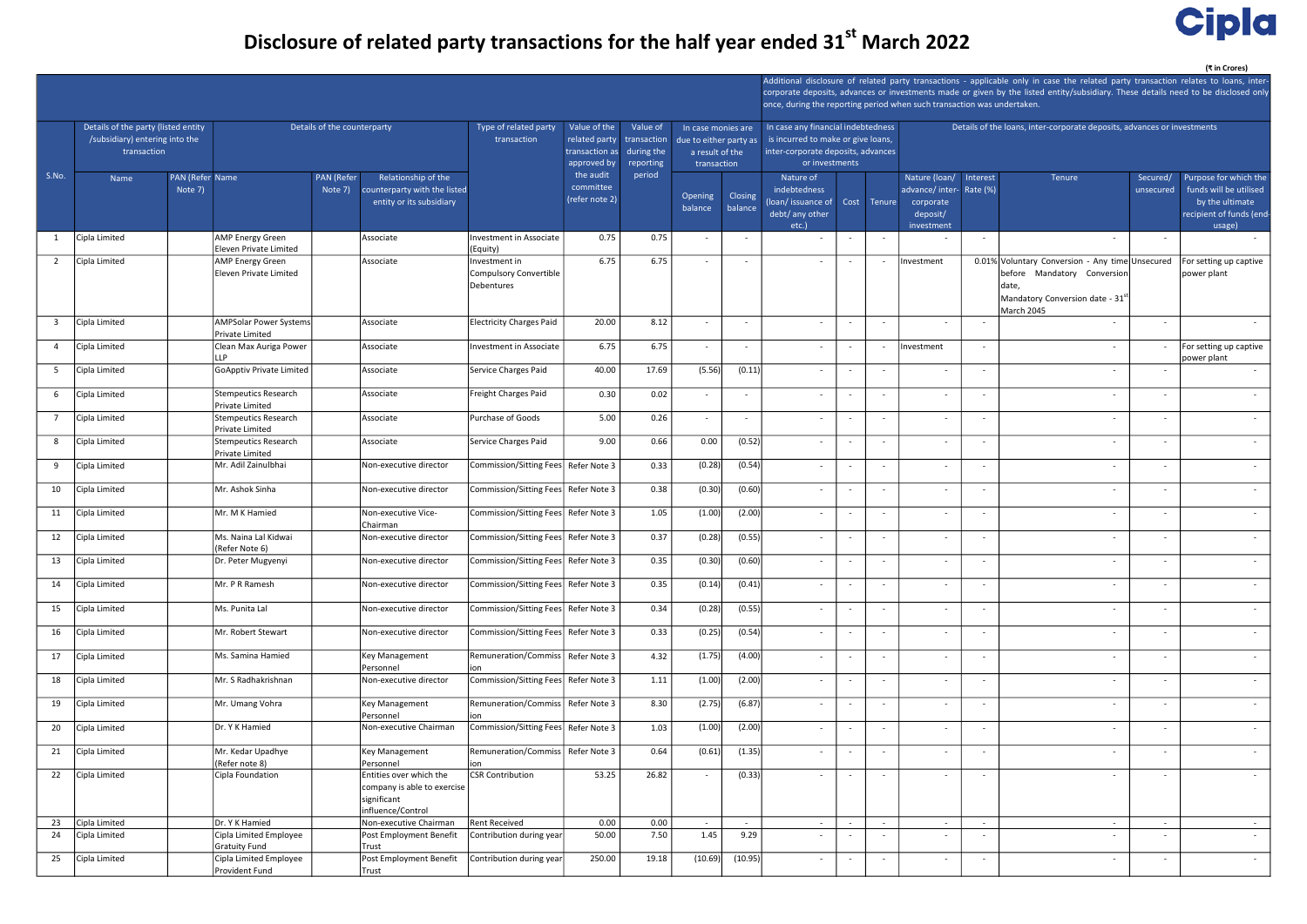| st:<br>%)               | Tenure                                                                                  | Secured/<br>unsecured    | Purpose for which the<br>funds will be utilised<br>by the ultimate<br>recipient of funds (end-<br>usage) |
|-------------------------|-----------------------------------------------------------------------------------------|--------------------------|----------------------------------------------------------------------------------------------------------|
|                         |                                                                                         | $\overline{\phantom{0}}$ |                                                                                                          |
|                         | $\overline{\phantom{0}}$                                                                | $\frac{1}{2}$            |                                                                                                          |
|                         | $\overline{\phantom{a}}$                                                                | $\frac{1}{2}$            |                                                                                                          |
|                         | $\overline{a}$                                                                          | $\overline{\phantom{0}}$ |                                                                                                          |
|                         | $\overline{\phantom{a}}$                                                                | $\overline{\phantom{a}}$ |                                                                                                          |
| $\overline{\mathsf{f}}$ | Loan repayments start after 31<br>March 2024 and the loan term<br>ends on 31 March 2027 | Unsecured                | Working capital<br>requirement                                                                           |
|                         | $\overline{\phantom{a}}$                                                                | $\overline{\phantom{0}}$ |                                                                                                          |
|                         | $\overline{\phantom{0}}$                                                                | $\overline{\phantom{0}}$ |                                                                                                          |
|                         |                                                                                         |                          |                                                                                                          |
|                         | $\frac{1}{2}$                                                                           | $\frac{1}{2}$            |                                                                                                          |
|                         |                                                                                         |                          |                                                                                                          |
|                         | $\frac{1}{2}$                                                                           | $\frac{1}{2}$            |                                                                                                          |
|                         |                                                                                         |                          |                                                                                                          |
|                         |                                                                                         |                          |                                                                                                          |
|                         |                                                                                         |                          |                                                                                                          |
|                         |                                                                                         |                          |                                                                                                          |
|                         |                                                                                         |                          |                                                                                                          |
|                         |                                                                                         |                          |                                                                                                          |
|                         |                                                                                         |                          |                                                                                                          |

Name PAN (Refer Name Note 7) PAN (Refer Note 7) Relationship of the counterparty with the listed entity or its subsidiary<br>
entity or its subsidiary and the contract of the contract of the contract of the contract of the contract of balance Closing balance Nature of indebtedness (loan/ issuance of Cost Tenure debt/ any other etc.) Nature (loan/ Interest advance/ inter-Rate (%) corporate deposit/ investment Tenure **Secured/** unsecured corporate deposits, advances or investments made or given by the listed entity/subsidiary. These details need to be disclosed only once, during the reporting period when such transaction was undertaken. Details of the party (listed entity /subsidiary) entering into the transaction Details of the counterparty Type of related party transaction Value of the related party transaction as approved by the audit committee (refer note 2) Value of transaction during the reporting period In case monies are due to either party as | is incurred to make or give loans, a result of the transaction In case any financial indebtedness inter-corporate deposits, advances or investments Details of the loans, inter-corporate deposits, advances or investments S.No. 26 Cipla Limited **AAMPSolar Power Systems** Private Limited AARCA8987CAssociate Outstanding receivables - 0.00 - - - - - - - - - - 27 Cipla USA Inc Note Not Applicable Mr. Umang Vohra Note 1911 | Key Management Personnel Remuneration/Commiss ion 3.55 - (0.47) - - - - - - - - - 28 Invagen Pharmaceuticals Inc Not ApplicableMr. Robert Stewart Not ApplicableNon-executive director Commission/Sitting Fees 0.16 - (0.10) (0.08) - - - - - - - - 29 Cipla (EU) Limited | Ms. Samina Hamied | Key Management Personnel Remuneration/Commiss ion 0.63 - (0.07) - - - - - - - - - 30 Cipla (EU) Limited Not ApplicableMr. Ashok Sinha AAZPS2933F Non-executive director Commission/Sitting Fees 0.08 - (0.02) (0.02) - - - - - - - - 31 Cipla Medpro South Africa (Pty) Limited Brandmed (Pty) Limited | Associate | Loan Given | - | 2.61 - | 2.61 - | - | Loan Rate of prime less 1.75% Loan repayments start after 31 March 2024 and the loan term ends on 31 March 2027 32 Cipla Medpro South Africa (Pty) Limited Not ApplicableBrandmed (Pty) Limited Not ApplicableAssociate Interest Income 0.02 - 0.02 - - - - - - - - - 33 Cipla Kenya Limited Not ApplicableBrandmed (Pty) Limited Not ApplicableAssociate Purchase of goods - 0.63 - - - - - - - - - - 34 Medpro Pharmaceutica (Pty) Limited Not Applicable Brandmed (Pty) Limited Not Associate Not Applicables of goods (Note 1, 2014 - 1, 2014 - 1, 2014 - 1, 2014 - 1, 2014 - 1, 2015 - 1, 2016 - 1, 2017 - 1, 2017 - 1, 2017 - 1, 2017 - 1, 2017 - 1, 2017 - 1, 2017 -35 Cipla Quality Chemical Industries Limited Not ApplicableDr. Peter Mugyenyi FEMPM9113RNon-executive director Commission/Sitting Fees 0.13 - (0.05) (0.05) - - - - - - - - 36 Cipla Health Limited Cipla Health Limited Employees Gratuity Scheme Post Employment Benefit Trust Contribution during year 0.28 - (1.13) (0.96) - - - - - - - - 37 Cipla Health Limited AAGCC1585RGoApptiv Private Limited AAFCG9458EAssociate Service Charges Paid 1.98 - (1.18) (1.59) - - - - - - - - 38 Medispray Laboratories Private Limited Cipla Foundation **AACCE A**<br>Tentities over which the Company is able to exercise significant influence/control CSR Contribution | - | 0.58 | - | - | - | - | - | - | - | - | -39 Medispray Laboratories Private Limited Medispray Laboratories Private Limited Employees Comprehensive Gratuity Scheme Post Employment Benefit Trust Outstanding payables - - (0.05) (0.10) - - - - - - - - 40 Meditab Specialities Limited AAACM6124ACipla Foundation AABTC2983REntities over which the Company is able to exercise significant influence/control CSR Contribution 0.01 - - - - - - - - - - - 41 Meditab Specialities Limited **Meditab Specialities** Limited Employees Comprehensive Gratuity Scheme Post Employment Benefit Trust  $\vert$  Outstanding payables  $\vert$  -  $\vert$  -  $\vert$  (0.39) $\vert$  (0.22) -  $\vert$  -  $\vert$  -  $\vert$  -  $\vert$  -  $\vert$ 42 Goldencross Pharma Limited  $|Cipla$  Foundation  $|Cipla$  Finder Foundation  $|Cipla$ Company is able to exercise significant influence/control CSR Contribution 0.17 - - - - - - - - - - - 43 Goldencross Pharma Limited Goldencross Pharma Private Limited Employees Group Gratuity Fund Post Employment Benefit Trust Outstanding payables - - (0.23) (0.21) - - - - - - - - 44 Sitec Labs Limited **A**Sitec Labs Private Limited Employees Gratuity Scheme  $\overline{P}_{\text{Post}}$  Employment Benefit  $\overline{P}_{\text{Outstanding}$  payables Trust Outstanding payables - - (1.28) (0.13) - - - - - - - -



Additional disclosure of related party transactions - applicable only in case the related party transaction relates to loans, inter